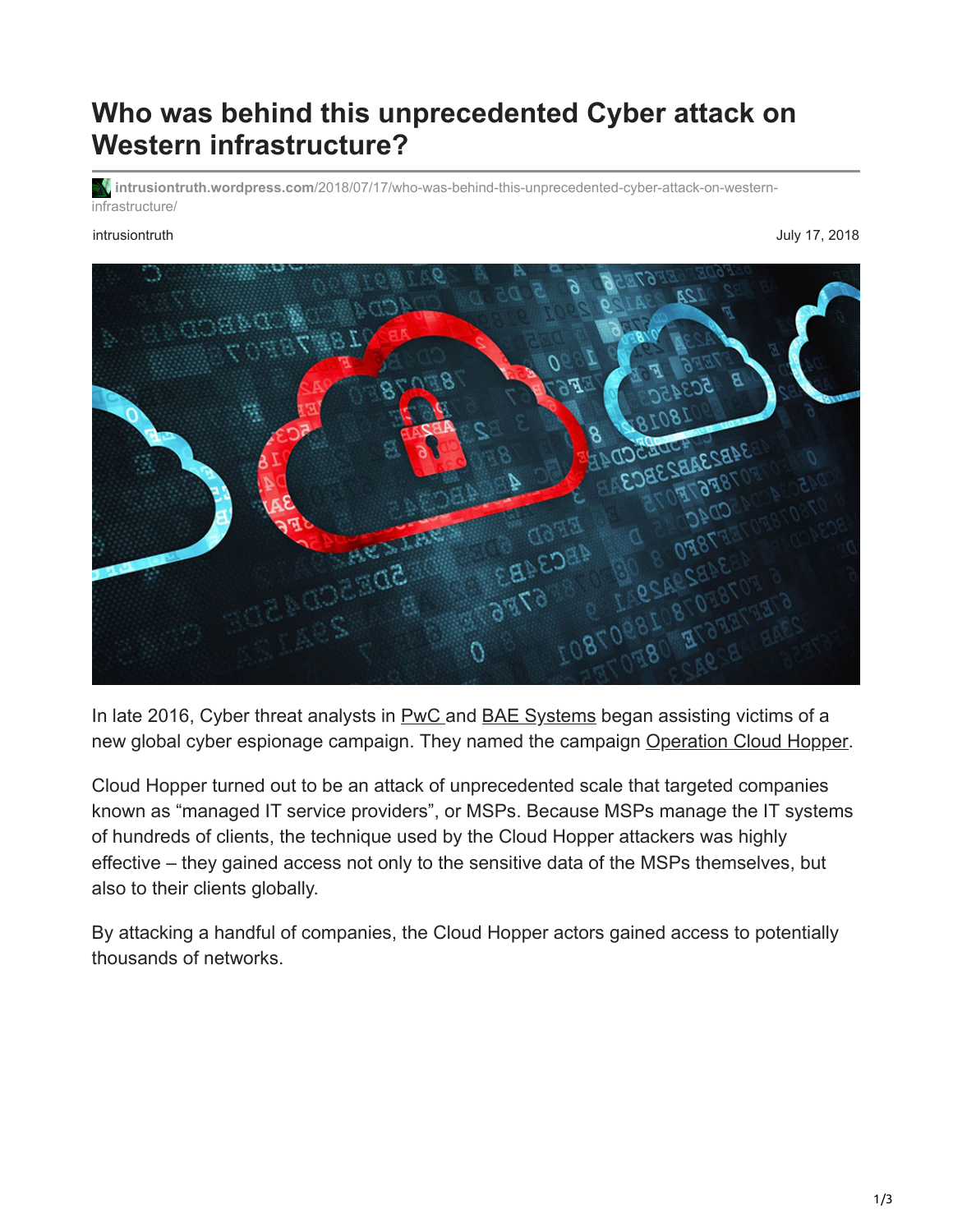

## **APT10 was behind Cloud Hopper**

PwC and BAE assessed that Operation Cloud Hopper was almost certainly managed by the threat actor known within the Information Security community as "APT10". This assessment was based on the group's highly interconnected network of infrastructure, which had [connections with APT10's previous operations. The Palo Alto Networks report menuPass](https://researchcenter.paloaltonetworks.com/2017/02/unit42-menupass-returns-new-malware-new-attacks-japanese-academics-organizations/) Returns with New Malware and New Attacks Against Japanese Academics and Organizations shows that a series of old APT10 command and control (C2) domains (including cmdnetview[.]com) associated with servers that were later used by the Cloud Hopper group.

The [Cloud Hopper report](https://www.pwc.co.uk/cyber-security/pdf/cloud-hopper-report-final-v4.pdf) released by PwC and BAE assessed that APT10 had significantly increased its scale and capability since early 2016 and was focused on espionage activity by targeting intellectual property and other sensitive data.

It was also assessed at the time that APT10 was highly likely to be a China-based threat actor, based on a series of clues including the compile times of binaries, registration times of domains, activity indicating a pattern of work in line with China Standard Time and a mix of diplomatic and political targets being closely aligned with China's strategic interests.